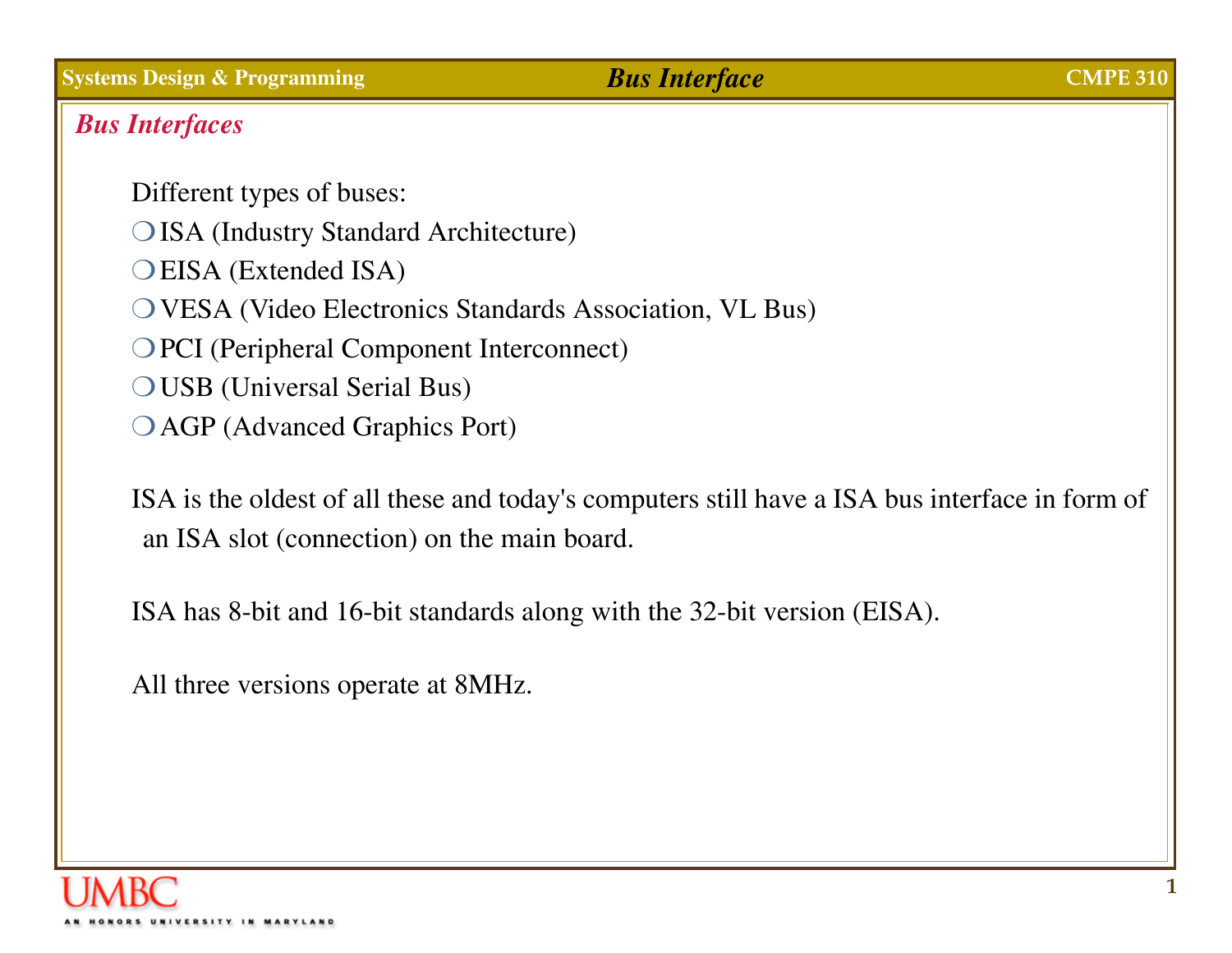

# D0-D7

# **ISA Bus Connector Contains**

8- bit Data Bus

Demultiplexed 20-bit address Bus

I/O and Memory Control Signals

Interrupt Request Lines (IRQ2->IRQ9)

DMA channels 1-3 Control Signals

Power, RESET and misc. signals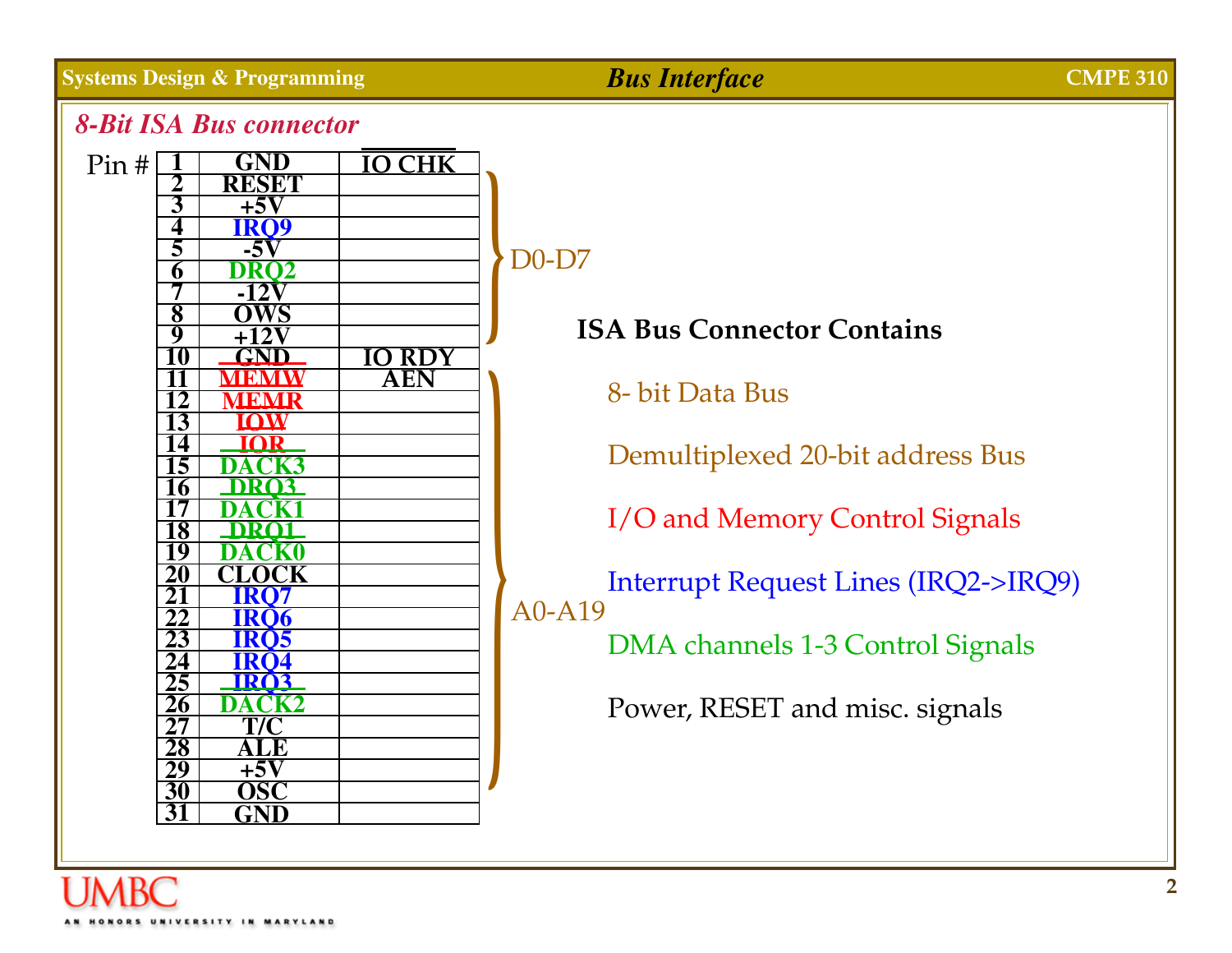### *8-Bit ISA Bus Output Interface*

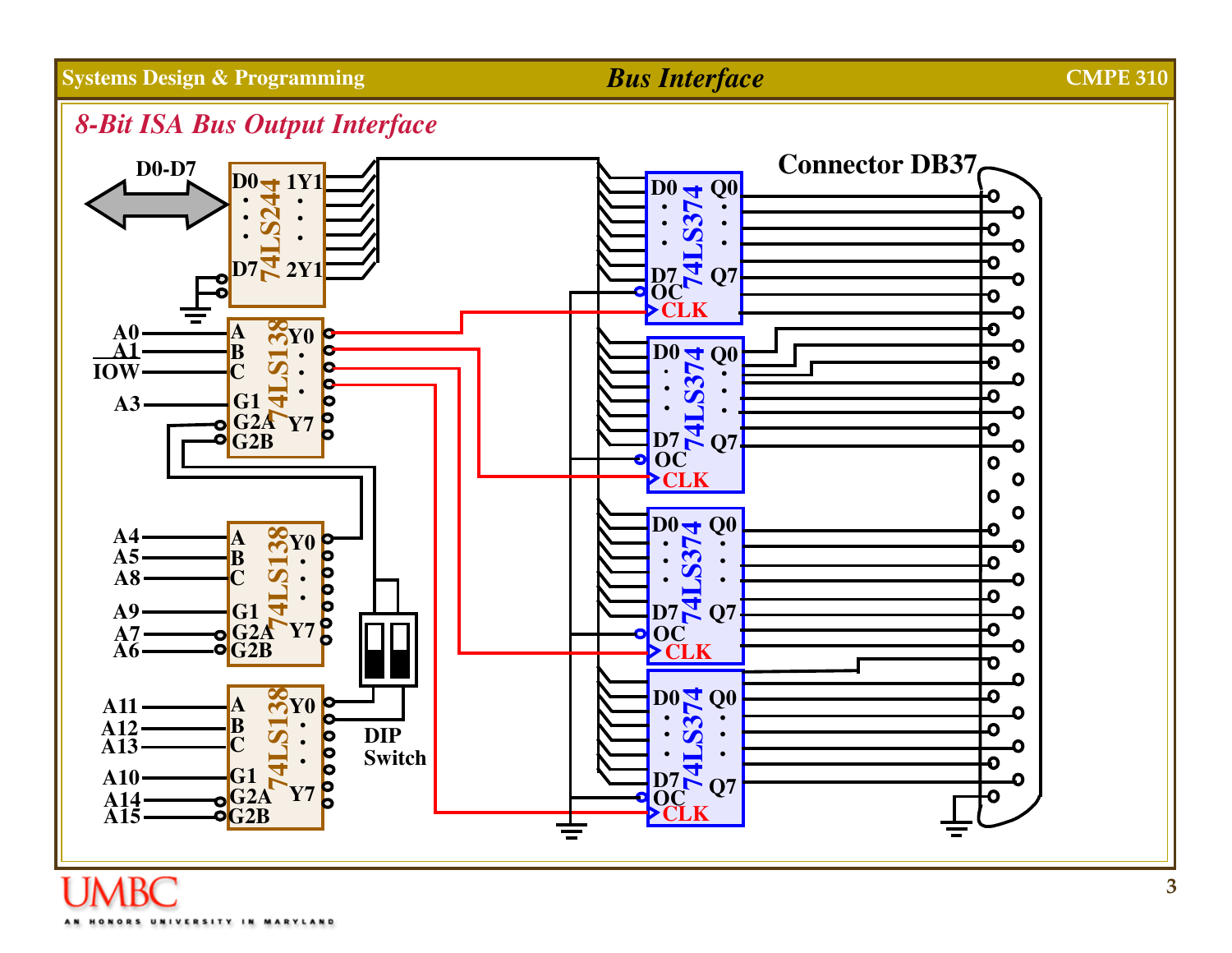### *8-Bit ISA Bus Output Interface*

4, 8-bit latches interfaced using an ISA interface for 32 bit parallel data.

74LS244 buffers used to ensure only **one** lower power TTL load on the bus. Loading is important as many cards can be connected on the bus.

The DIP switch can be used to change the address thus avoiding address conflicts with other cards in the system.

See text for examples of output interface using a PLD and also an ISA bus input interface for A-to-D converters.

16-bit ISA bus has an additional connector attached behind the 8-bit connector.

Although 8 additional data bits,  $D_8-D_{15}$ , are available, the features most often used are the additional interrupt request and DMA request signals.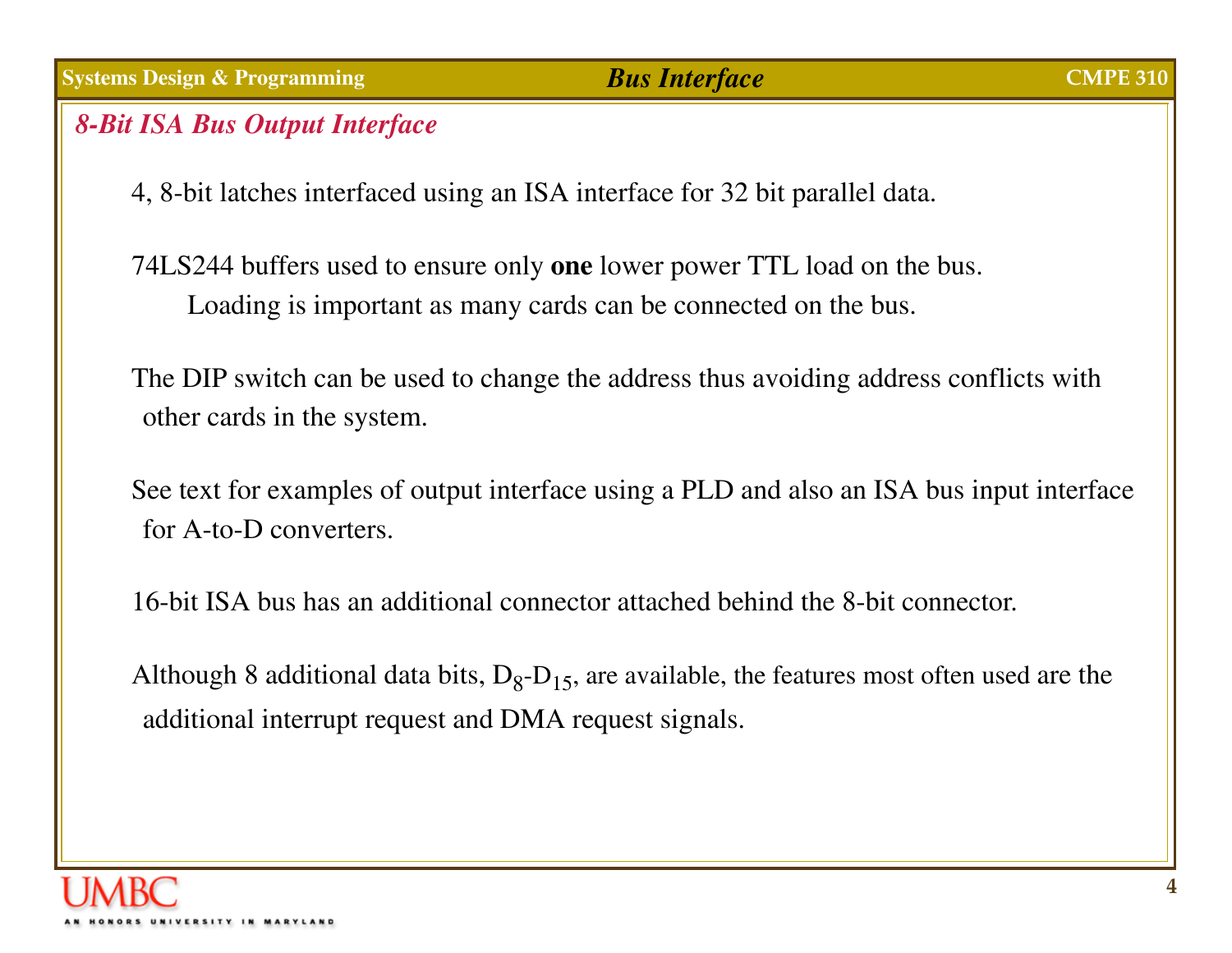### *16-Bit ISA BUS*





### **16-bit connector**

| $\overline{1}$        | MCS16             | BHE             |
|-----------------------|-------------------|-----------------|
| $\overline{2}$        | IOCS16            | A23             |
| 3                     | IRO10             | A22             |
| $\overline{4}$        | <b>IRO11</b>      | A21             |
| 5                     | <b>IRO12</b>      | A20             |
| 6                     | <b>IRO15</b>      | A19             |
| 7                     | IRO14             | A18             |
| 8                     | <b>DACK0</b>      | A17             |
| 9                     | DRO <sub>0</sub>  | <b>MEMR</b>     |
|                       |                   |                 |
| 10                    | DACK5             | <b>MEMW</b>     |
| 11                    | DRQ5              | D8              |
| 12                    | DACK <sub>6</sub> | D <sub>9</sub>  |
| 13                    | DRO <sub>6</sub>  | D <sub>10</sub> |
| 14                    | DACK7             | <b>D11</b>      |
| $\overline{15}$       | DR <sub>Q</sub> 7 | D <sub>12</sub> |
| $\overline{16}$       | $+5V$             | D13             |
| 17<br>$\overline{18}$ | <b>MASTER</b>     | D14             |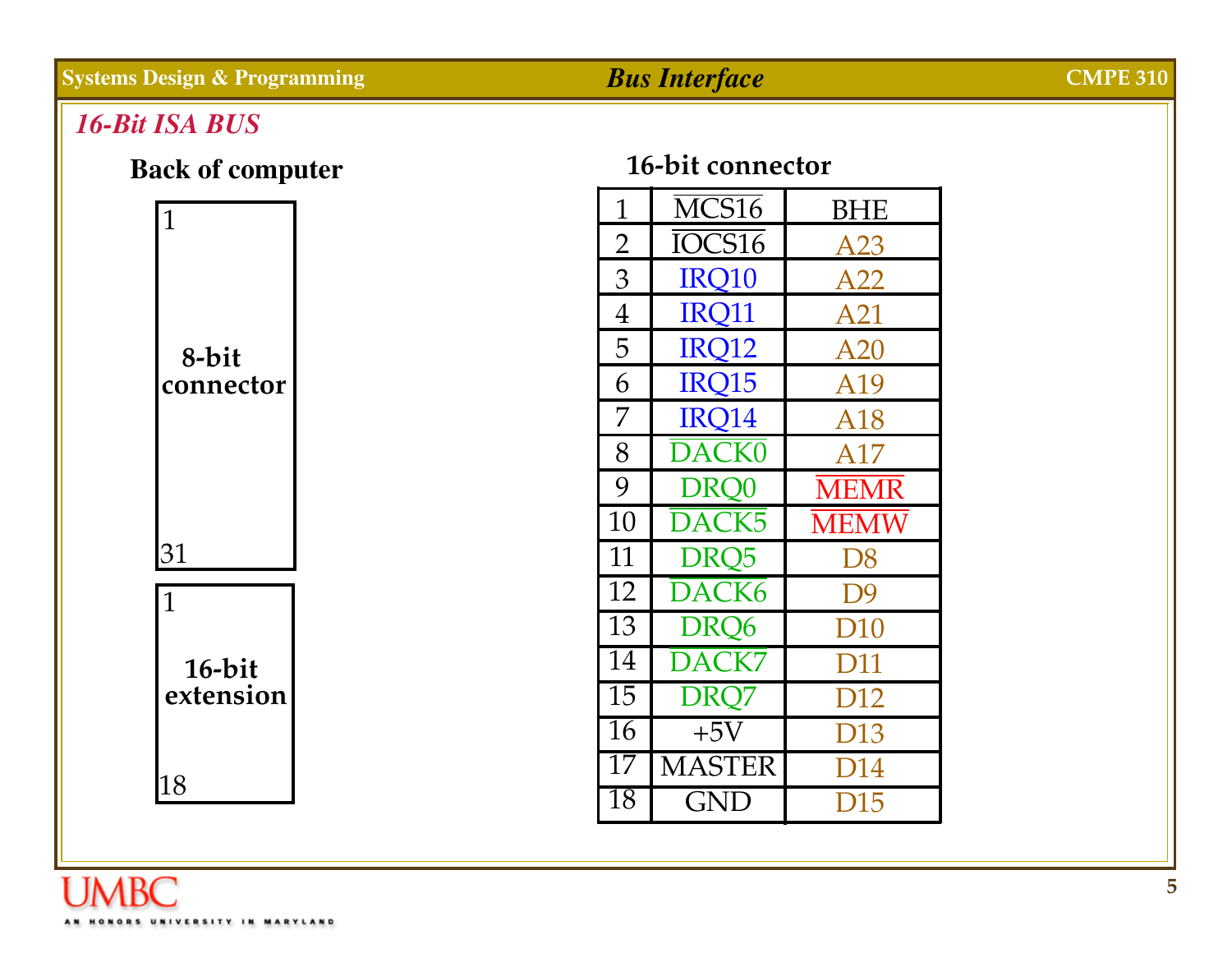**6**

### *EISA Bus*

Extended ISA (EISA) has a 32-bit data bus but still operates at 8MHz. It is rarely used -- mainly as a disk controller or video graphics adapter.

New pins for EISA bus are interspersed with the older pins in the 16-bit ISA connector to preserve compatibility with the old standard.

Most of the new EISA connections are used for the 32-bit data and 32-bit latched address bus.

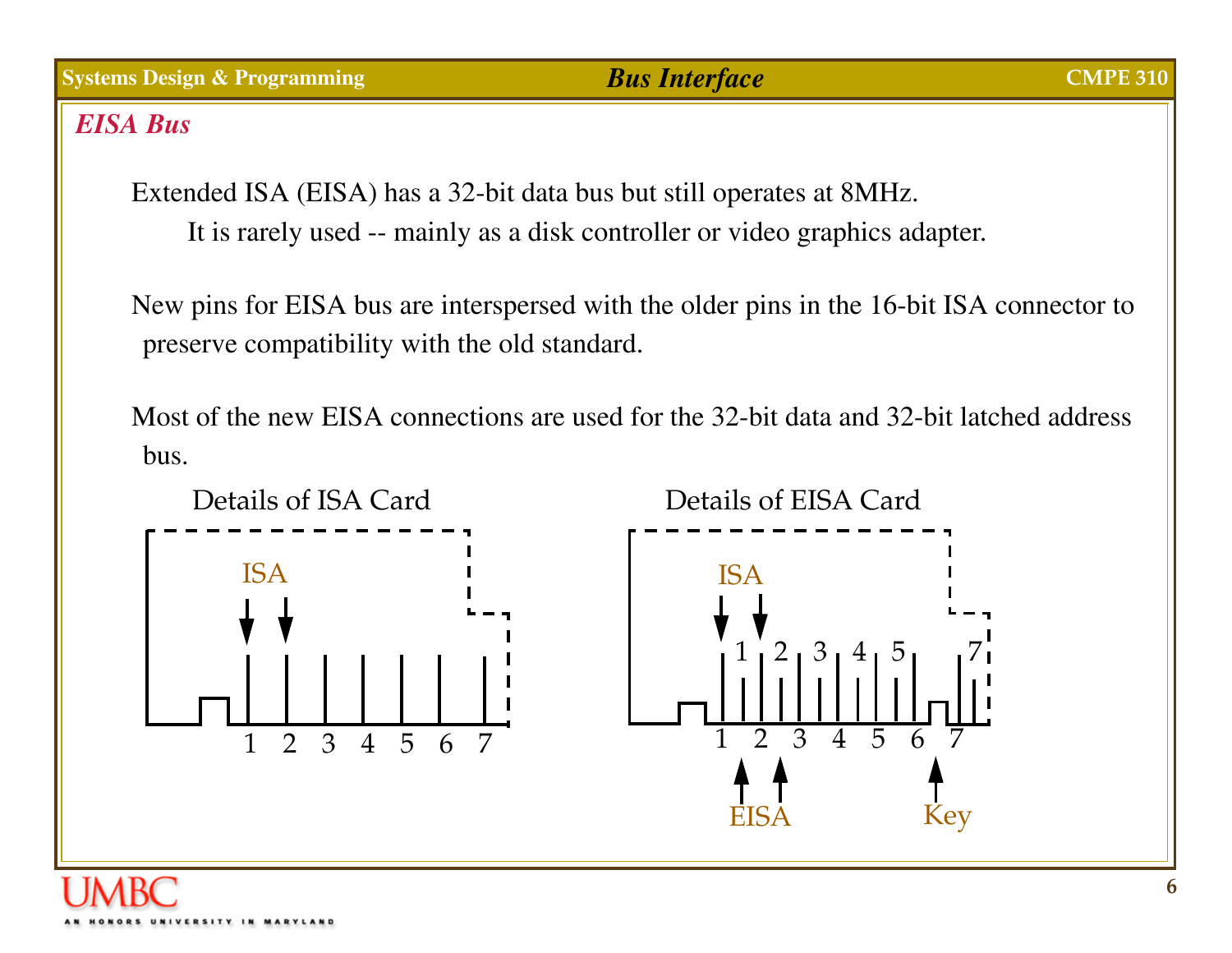*VESA Local Bus*

VESA (VL bus) is a 33MHz extension of the ISA bus used of high-speed data transfer applications.

It contains 32-bit address and data bus and is mainly used for video and disk interfaces.

Requires a third connector (VESA connector) to be added behind the standard 16-bit ISA connector.



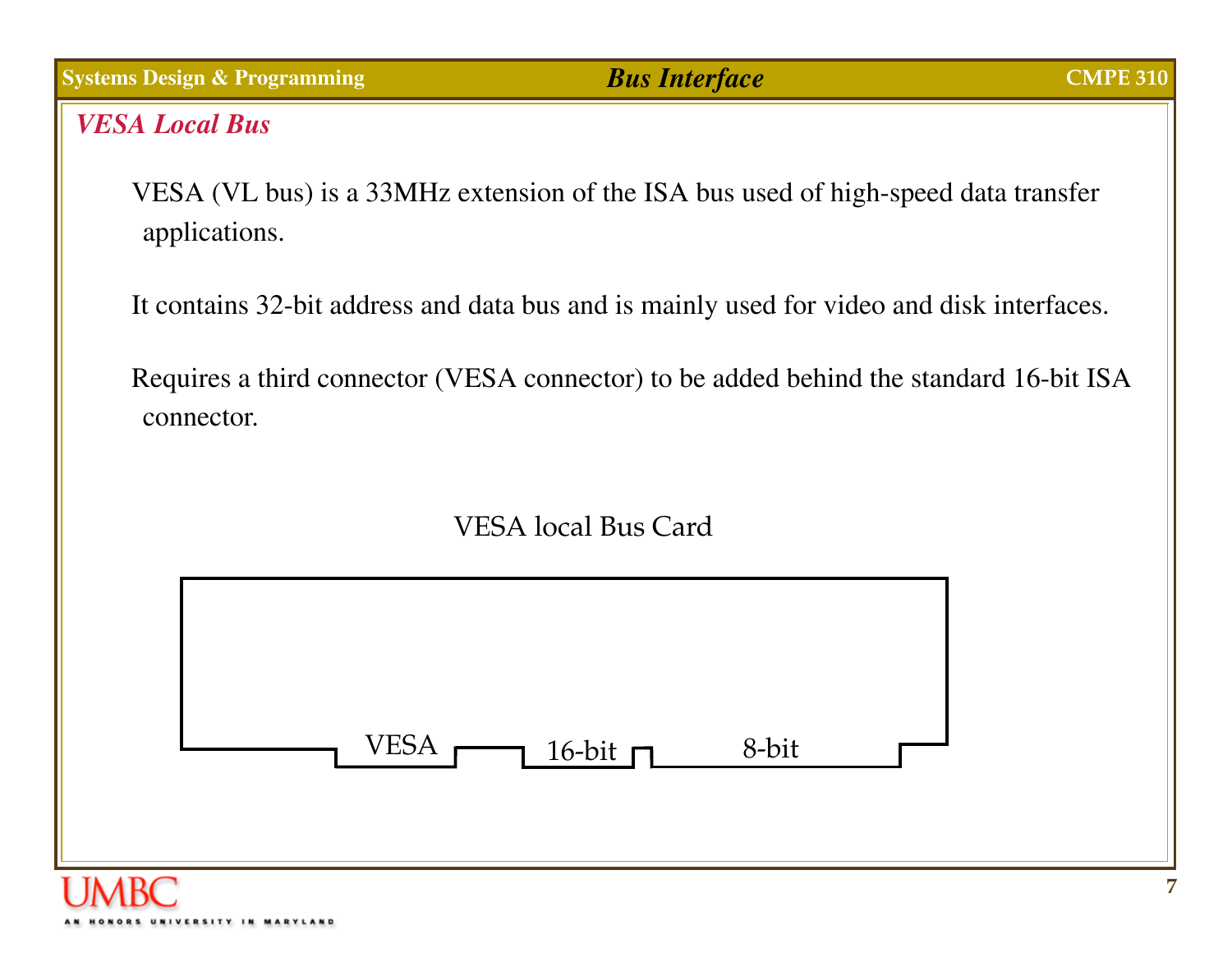# *Peripheral Component Interconnect (PCI) Bus*

PCI is the most common bus found in computers today due to plug-and-play characteristics and ability to function with 64-bit data bus.

A PCI interface contains a series of registers, located in a small memory device, that contain information about the board.

The information in this registers allow the computer to automatically configure the PCI card (Plug-and-Play *PnP* feature).

The microprocessor connects to the PCI bus through an integrated circuit called a **PCI Bridge** thus making the PCI bus independent of processor type and architecture.

PCI functions with either a 32-bit or 64-bit address and data bus.The address and data buses are multiplexed to reduce the size of the edge connector. 32-bit and 64-bit cards.

Newest versions run at 66 MHz (twice the older 33 MHz version).

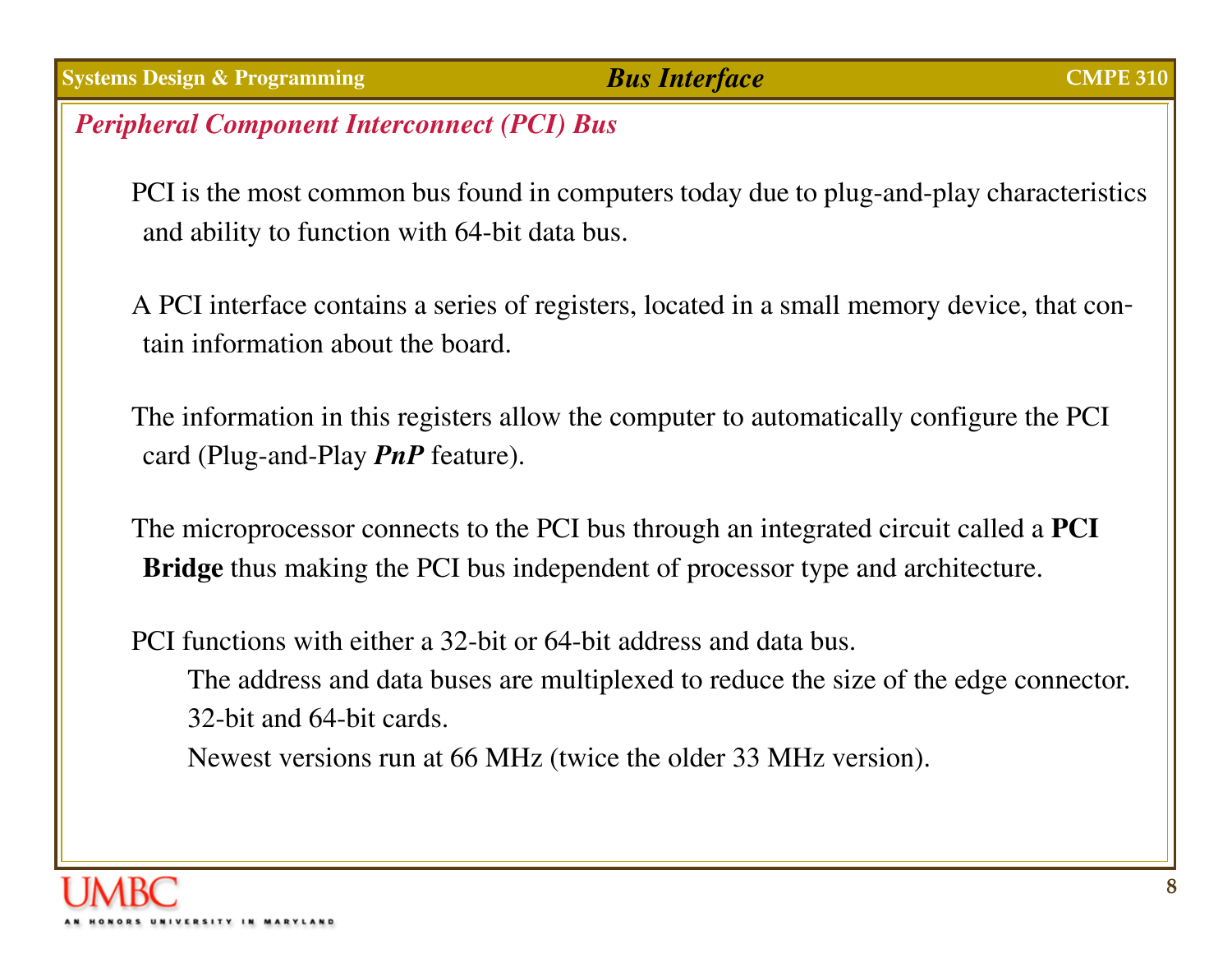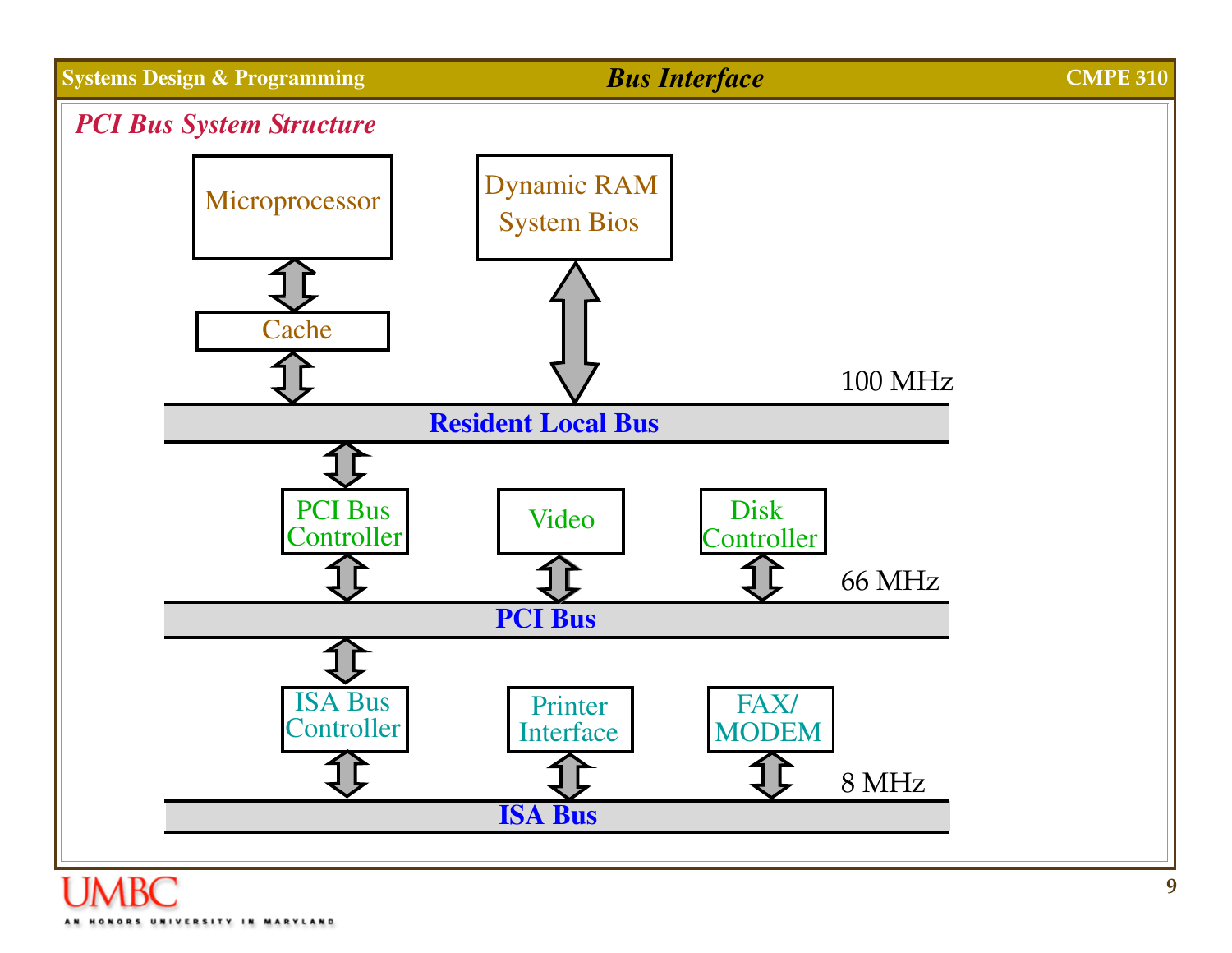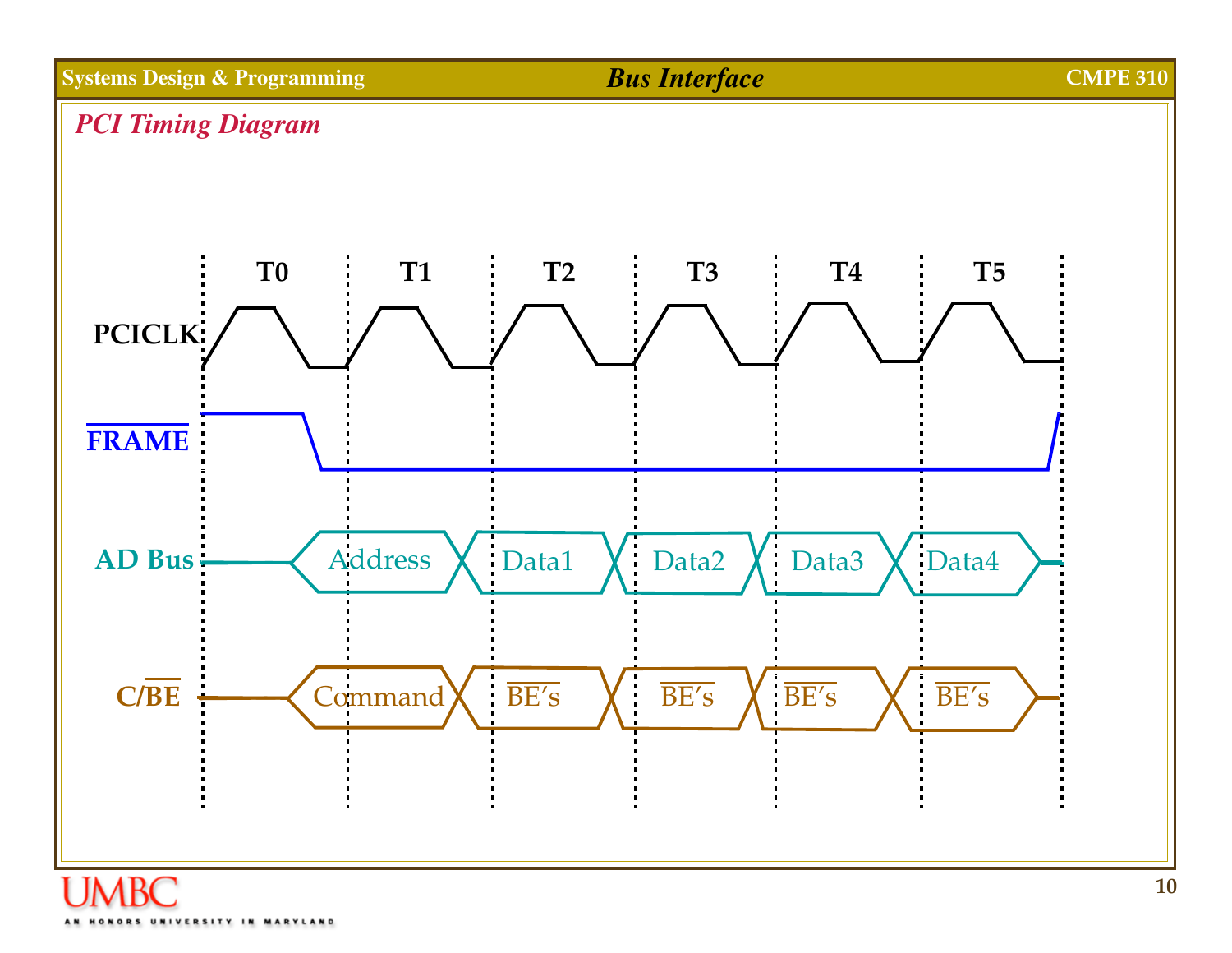# *PCI Bus Commands*

The following commands can appear on the  $C/BE$  pins in cycle T1.

- **OINTA Sequence:** Get the interrupt vector from the interrupt controller. The interrupt vector byte is returned during a read operation.
- P**Special Cycle**: Used to transfer data to all PCI components, e.g. processor shutdown.
- P **I/O Read Cycle:** Data are read from an I/O device at address AD0-AD15.
- **PI/O Write Cycle:** Data are written to an I/O device.
- **PMemory Read Cycle:** Data are read from memory device.
- **O Memory Write Cycle:** Data are written to memory device.
- **O Configuration Read:** Configuration information is read from PCI device
- P**Configuration Write:** Configuration information is written to PCI device.
- **O Memory Multiple Access:** Multiple data are read from memory device.
- **O Dual Addressing Cycle:** Used for transferring data to a 64-bit PCI device which only contains a 32-bit data path.
- P **Line Memory Access:** Used to read more than two 32-bit numbers.
- **PMemory Write with Invalidation:** Same as line memory access, but used with write and bypasses write-back function of the cache.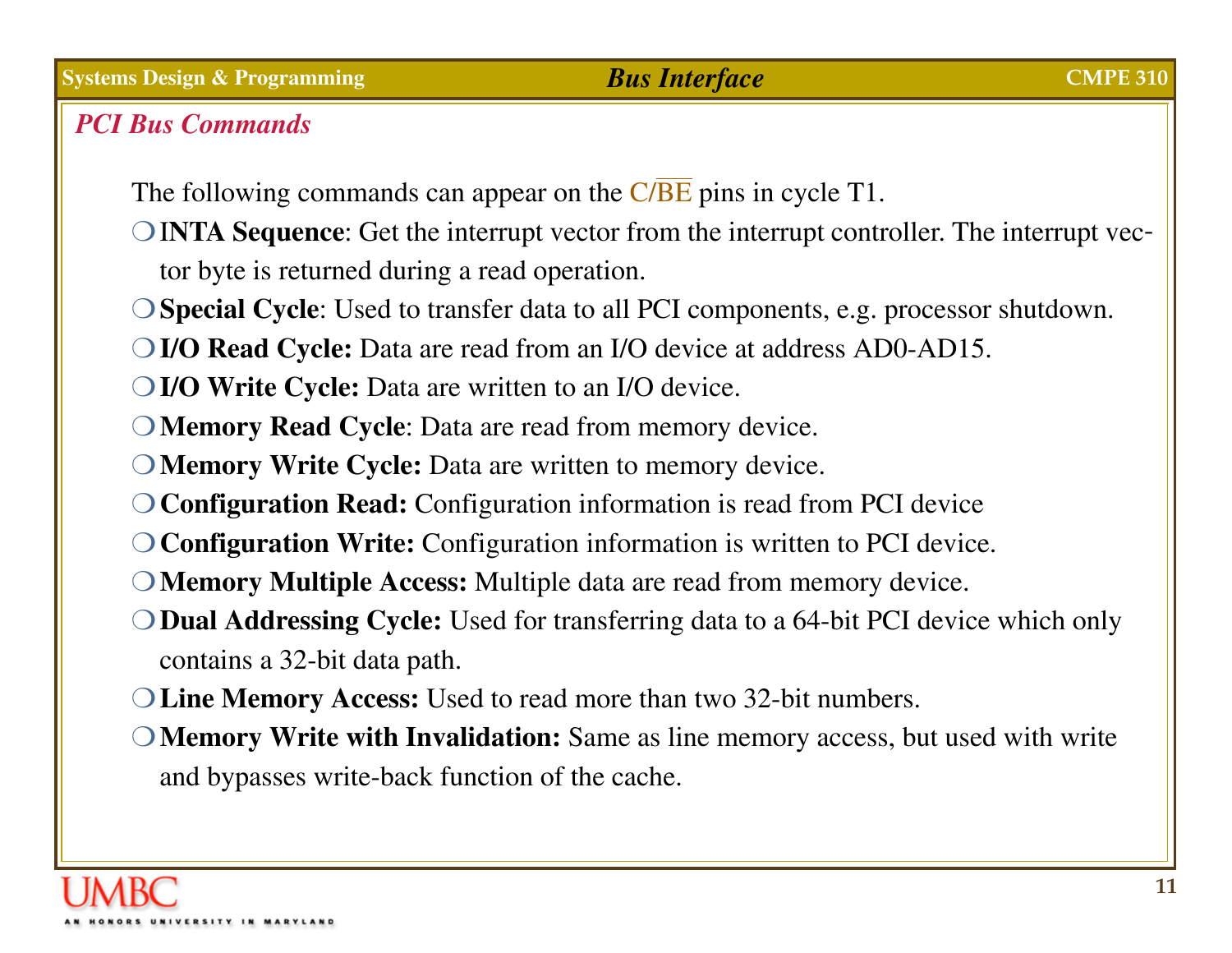### *PCI Bus Configuration Space*

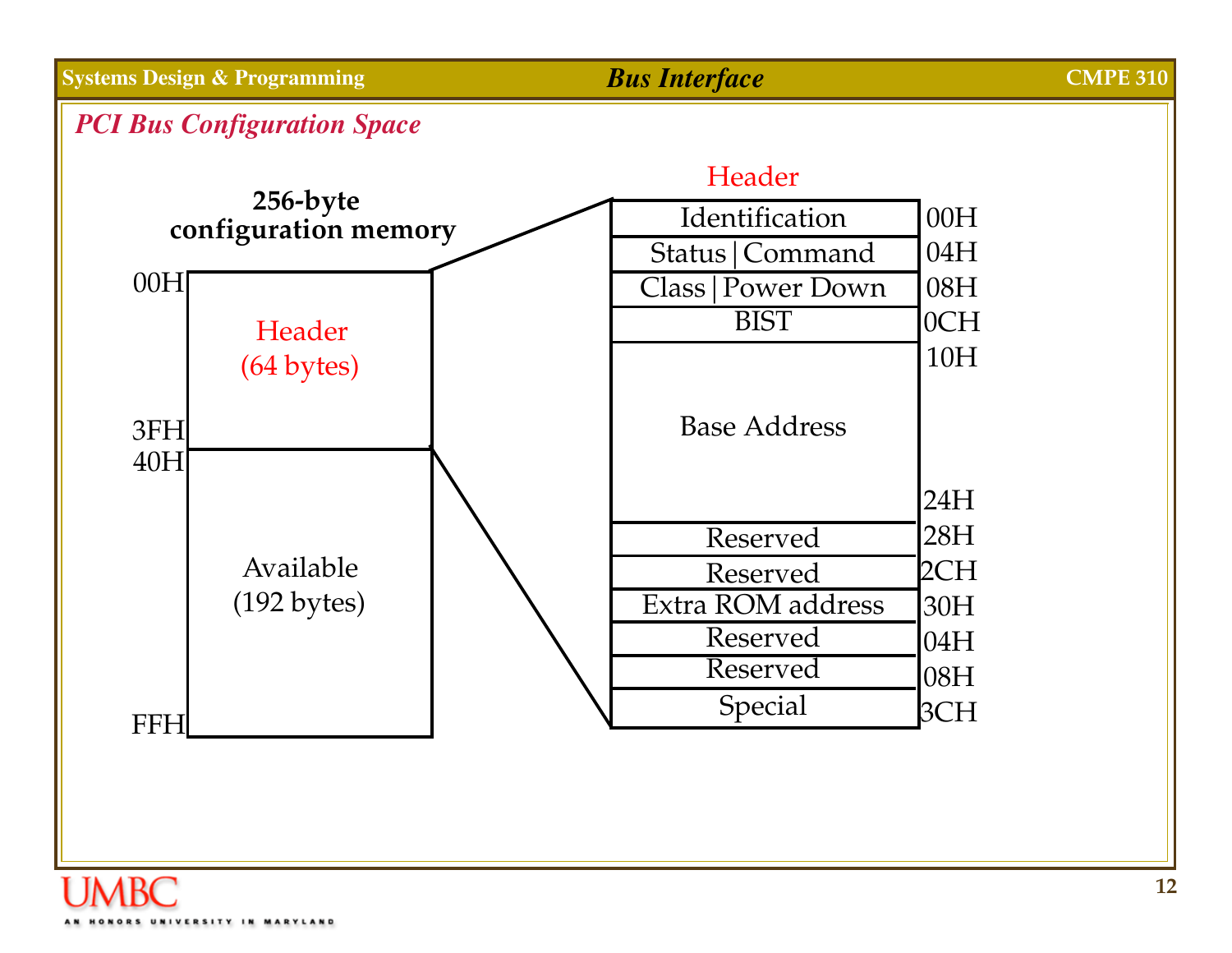### *PCI Bus Configuration Space*

The PCI interface contains 256-byte configuration memory that allows plug-and-play feature.

The header holds information about the PCI interface.

The header contains the *unit ID*, *vendor ID*, *class code* and manufacturer defined bits. The vendor ID and class ID are allocated by PCI SIG.

The base address space consists of a base address for the memory, a second for the I/O space and the third for the expansion ROM.

When a PCI bus is present, the system BIOS is extended to support it. Access to this extended BIOS is through interrupt vector 1AH. (See text for the currently available functions.)

Once the presence of the BIOS is established, the contents of the configuration memory can be read using other BIOS functions.

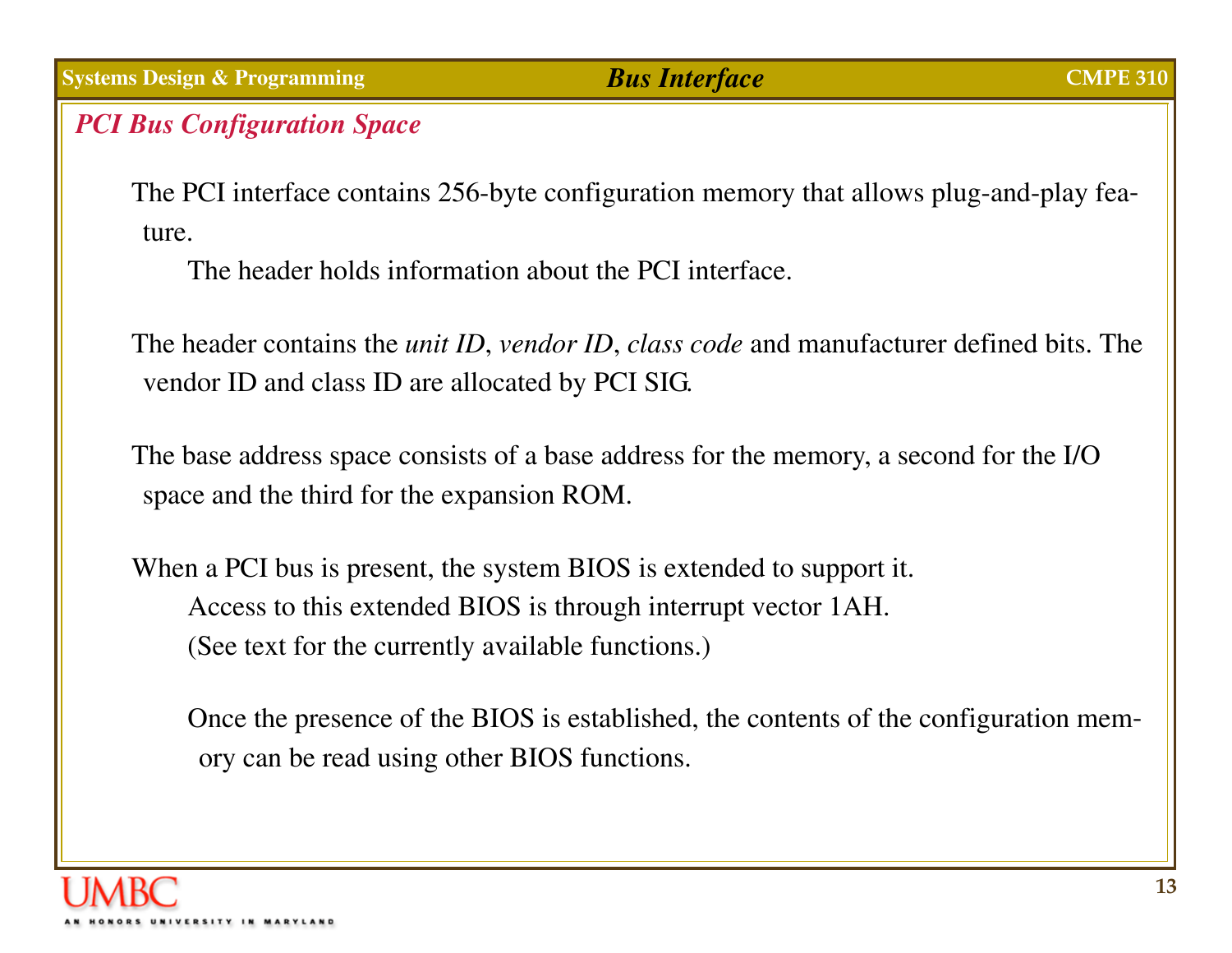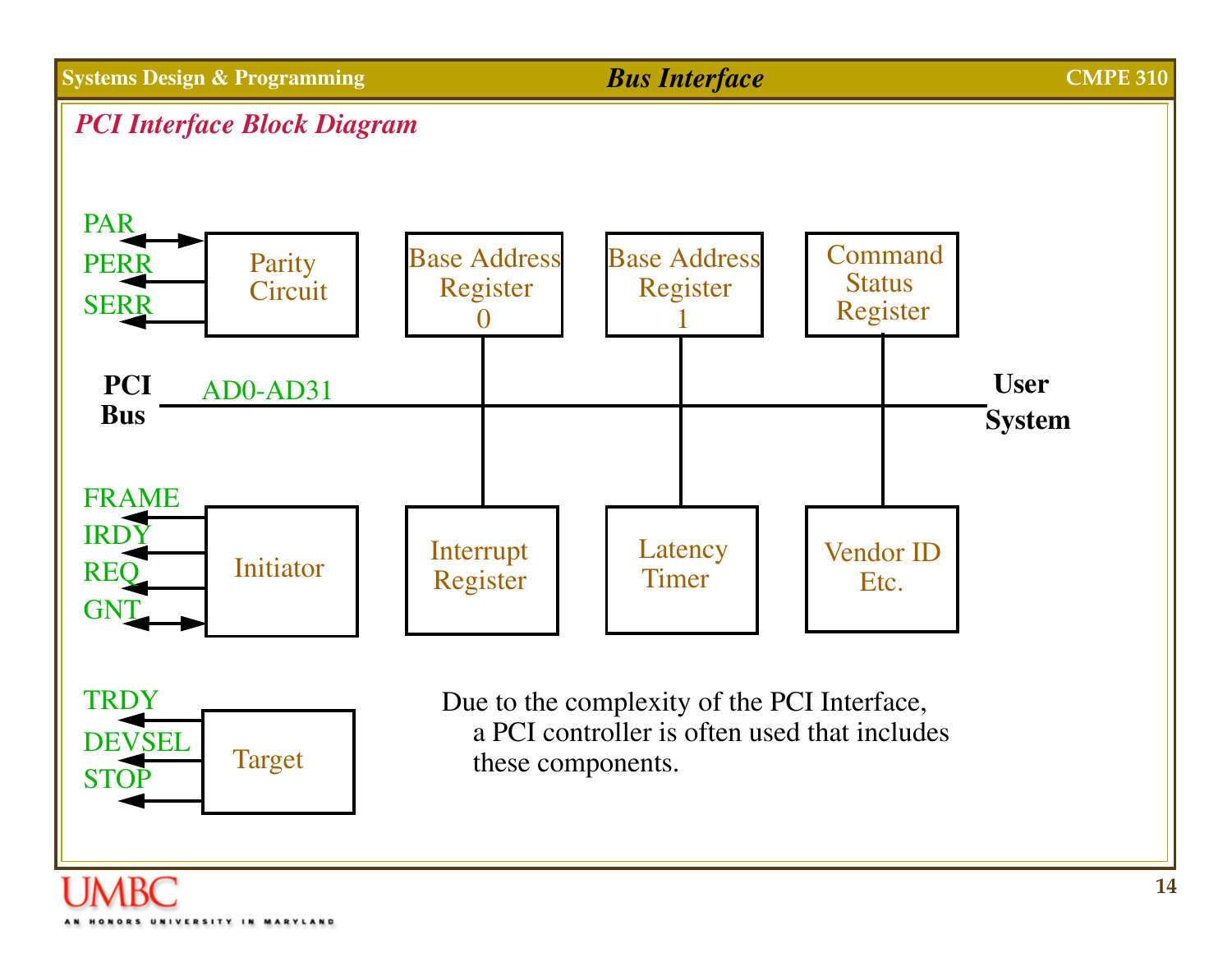### *The Universal Serial Bus (USB)*

Allows access of up to 127 different connections via a 4 wire serial connection.

This interface is ideal for keyboards, sound cards, modems, etc. Sound cards can derive their power from an external (no-PC) power supply.

Cable lengths are limited to 5 meters (for the full-speed interface).

Maximum power is given by 100mA x 5V.



|  | 4 |  |
|--|---|--|

| Pin# | Signal          |
|------|-----------------|
|      | $5.0\mathrm{V}$ |
|      | -Data           |
|      | +Data           |
|      | <b>GND</b>      |

The +/-Data signals are 180 degrees out of phase.

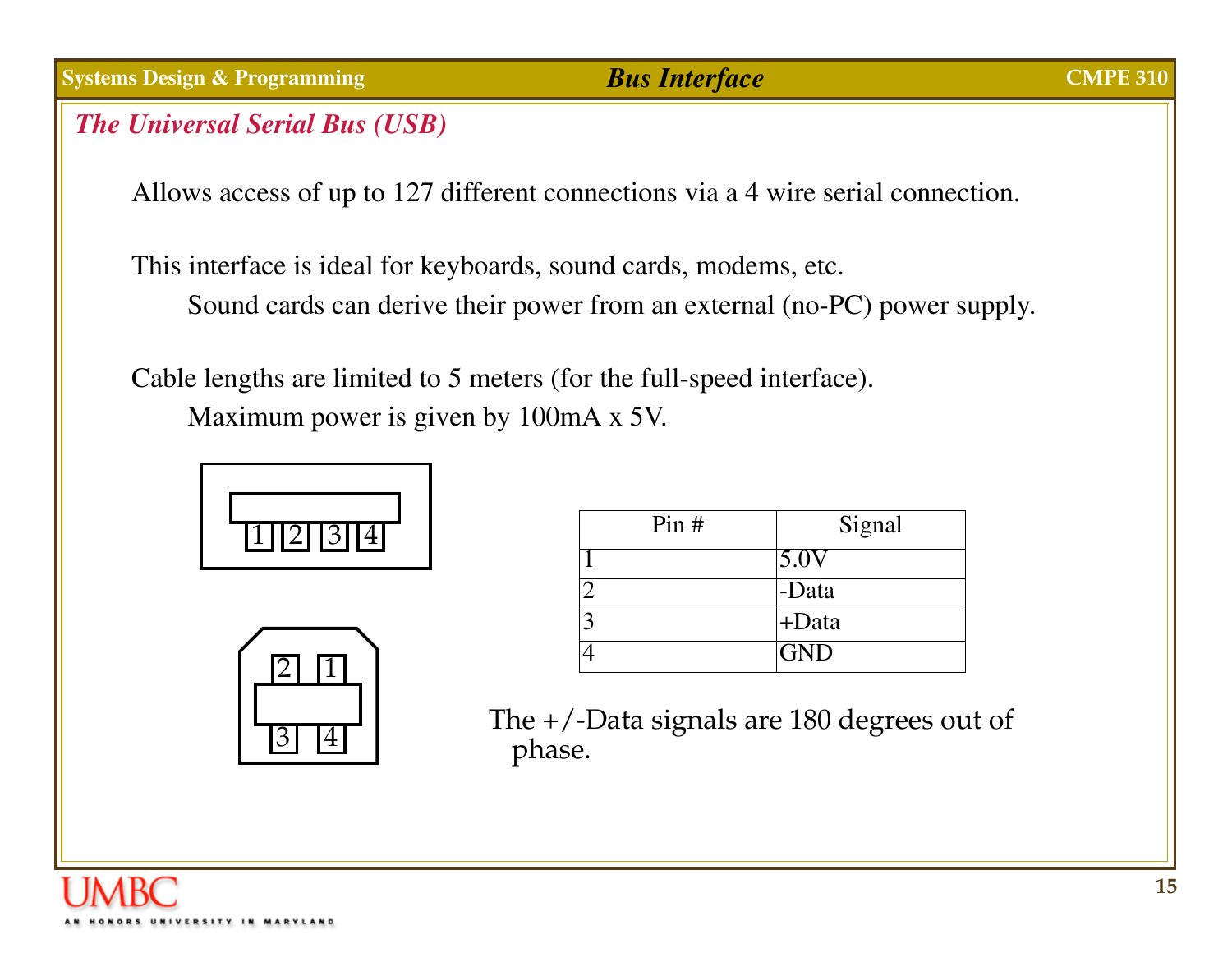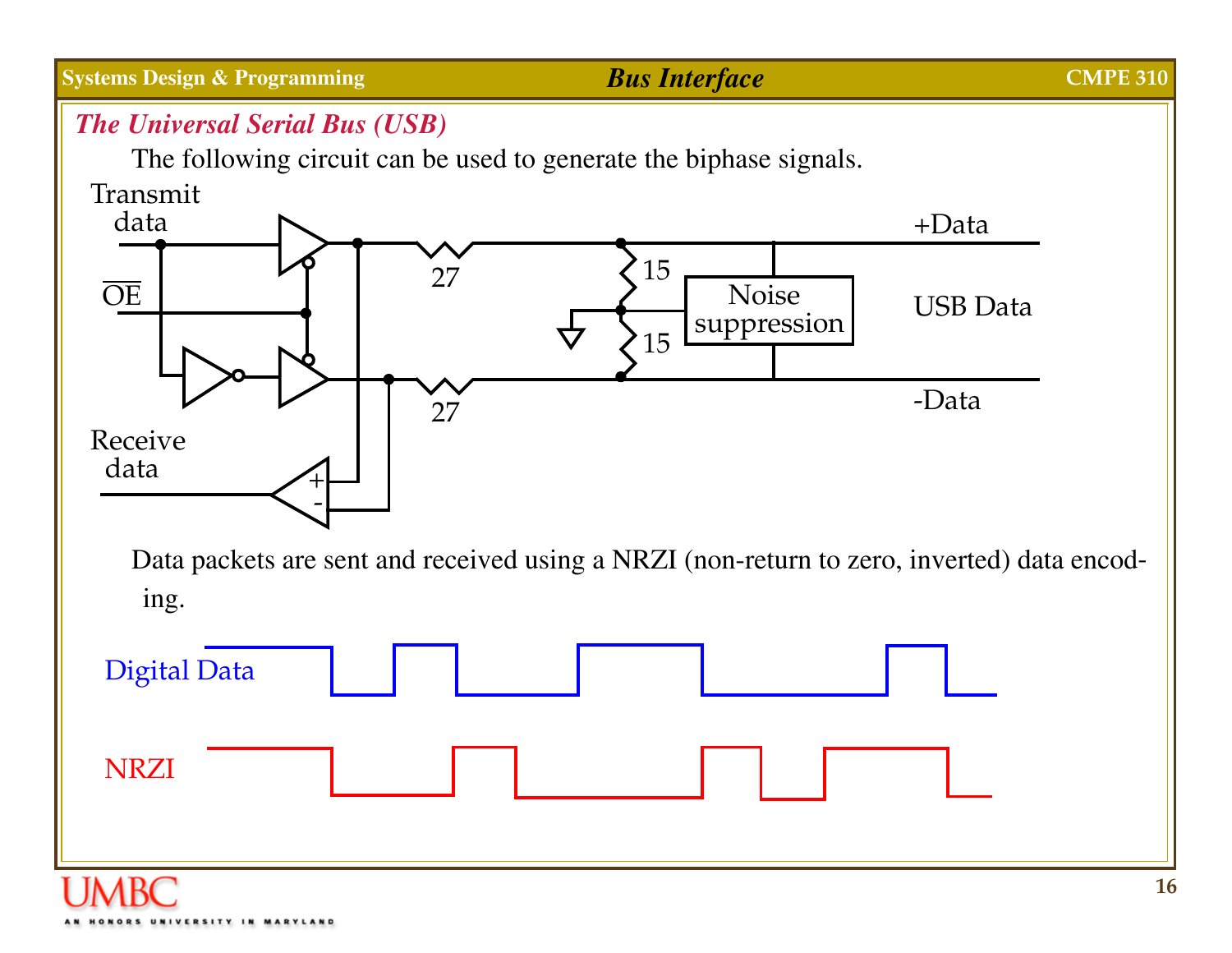# **Systems Design & Programming** *Bus Interface* **CMPE 310** *The Universal Serial Bus (USB)*

Since the transmitter and receiver must remain synchronized and a large string of 1's do not generate any pulses, a bit may be 'stuffed'.



Here, a bit is added to force a change in the signal line.

# *USB Commands:*

Communication begins with a *sync byte* (80H), followed by a packet identification byte (PID).

The PID contains 8 bits -- the rightmost four bits contain the type of packet that follows (if any).

The leftmost 4 bits are the compliment (used for error detection.) For example, if command is 1000 and 0111 1000 is sent.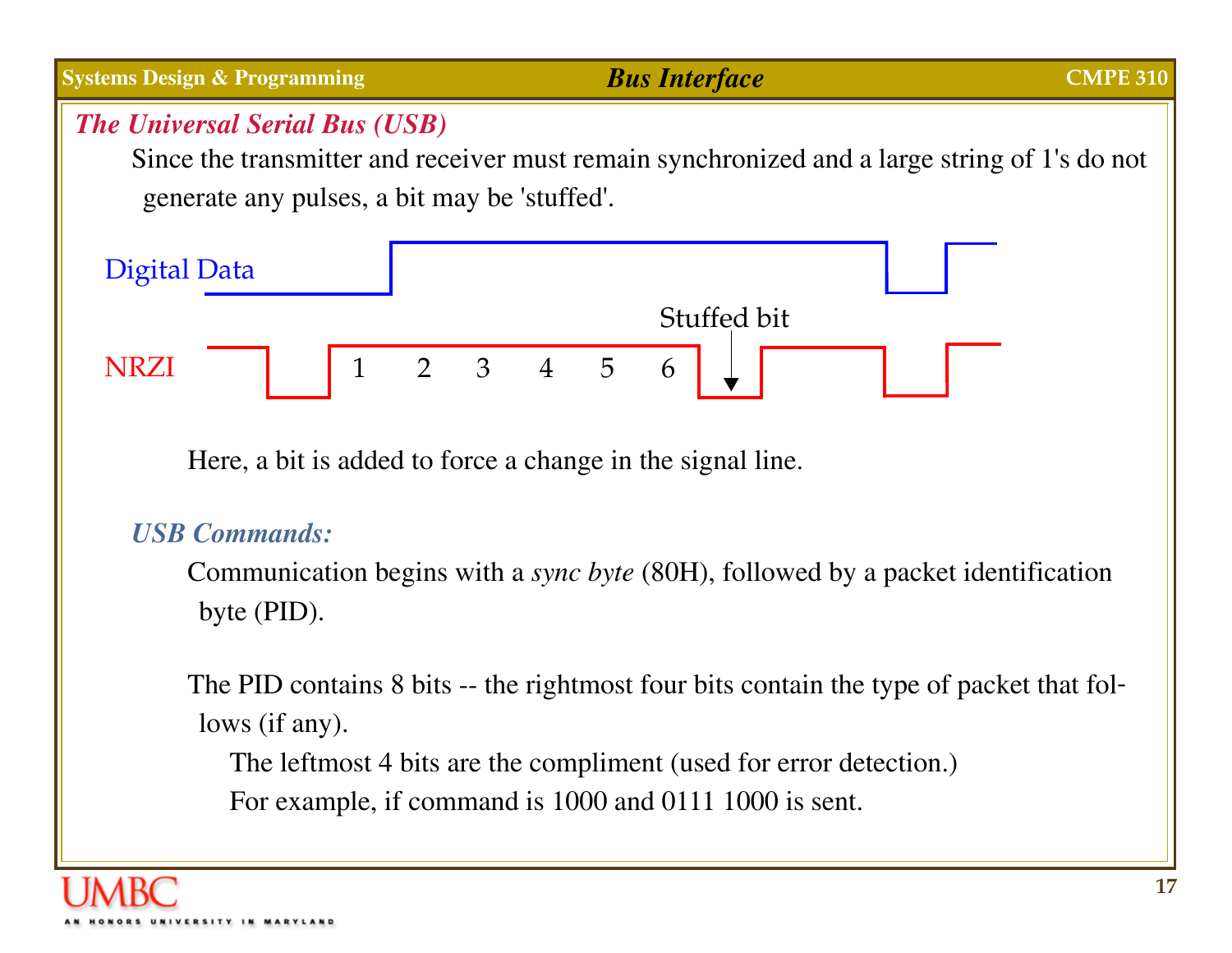### *The Universal Serial Bus (USB)*

PIDs are available for token indicators, data indicators and handshaking:

| <b>PID</b>              | Name         | Type      | Description                   |
|-------------------------|--------------|-----------|-------------------------------|
| E1H                     | <b>OUT</b>   | Token     | Host->function transaction    |
| $\overline{\text{D2H}}$ | <b>ACK</b>   | Handshake | Receiver accepts packet       |
| $\overline{\text{C3H}}$ | Data0        | Data      | Data packet PID even          |
| $\overline{A5H}$        | <b>SOF</b>   | Token     | <b>Start of Frame</b>         |
| 69H                     | IN           | Token     | Function -> host transaction  |
| 5AH                     | <b>NAK</b>   | Handshake | Receiver does not accept data |
| $\overline{ABH}$        | Data1        | Data      | Data packet PID odd           |
| 3CH                     | <b>PRE</b>   | Special   | Host preamble                 |
| 2DH                     | Setup        | Token     | Setup command                 |
| 1EH                     | <b>Stall</b> | Token     | <b>Stalled</b>                |

Formats of the data, token, handshaking and start-of-frame are as follows:

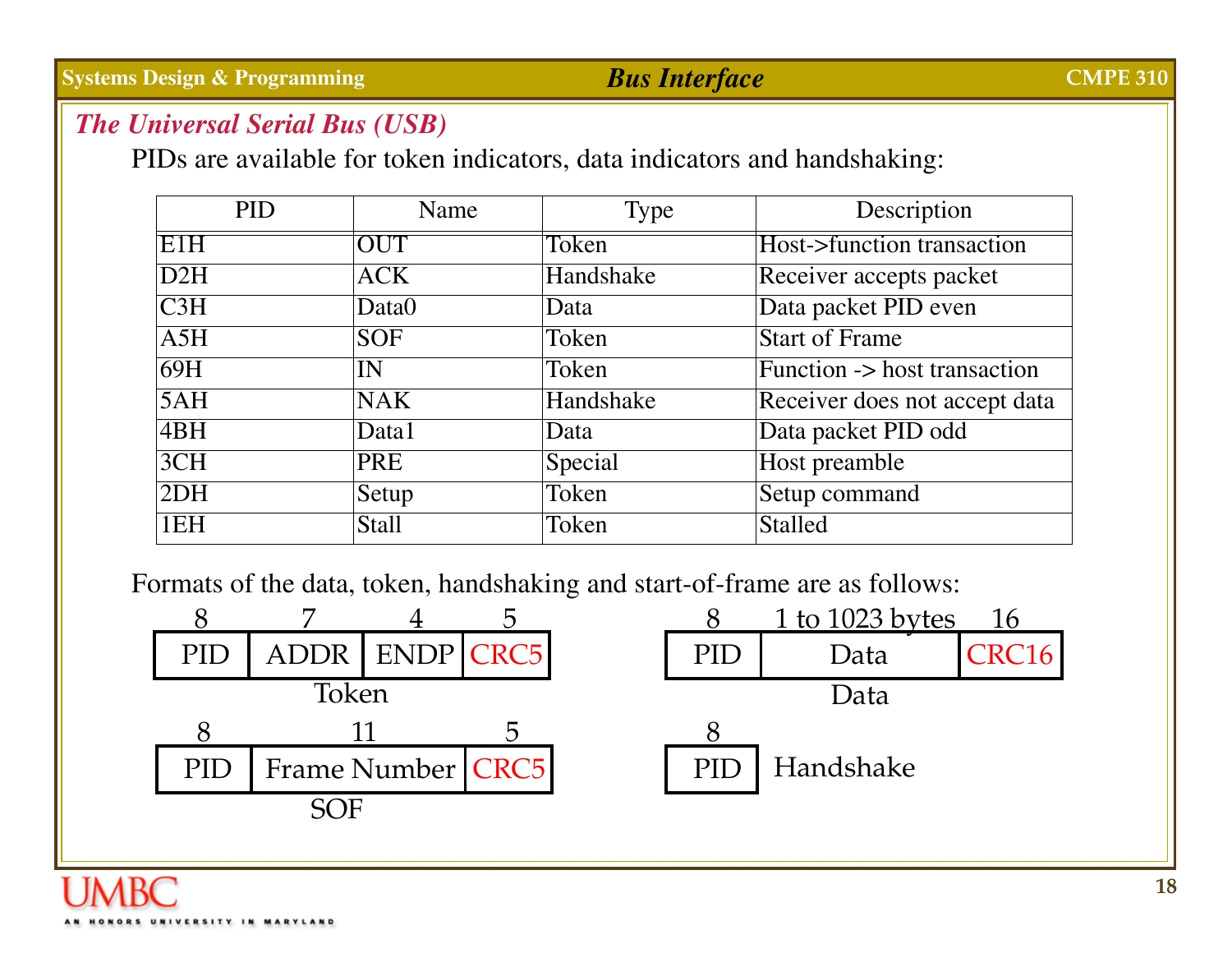### *The Universal Serial Bus (USB)*

Two types of CRC (cyclic redundancy check):

 $\bigcirc$  5-bit CRC for tokens, SOF, etc.

Primitive polynomial is  $X^5 + X^2 + 1$ 

 $\bigcirc$  16-bit CRC for data.

Primitive polynomial is  $X^{16} + X^{15} + X^2 + 1$ 

The handshaking PID packets are used to signal errors between the transmitter and receiver.

A NAK causes the transmitter to resend the data.

This is called **stop and wait flow control** since the transmitter must wait for an ACK before sending any additional packets.